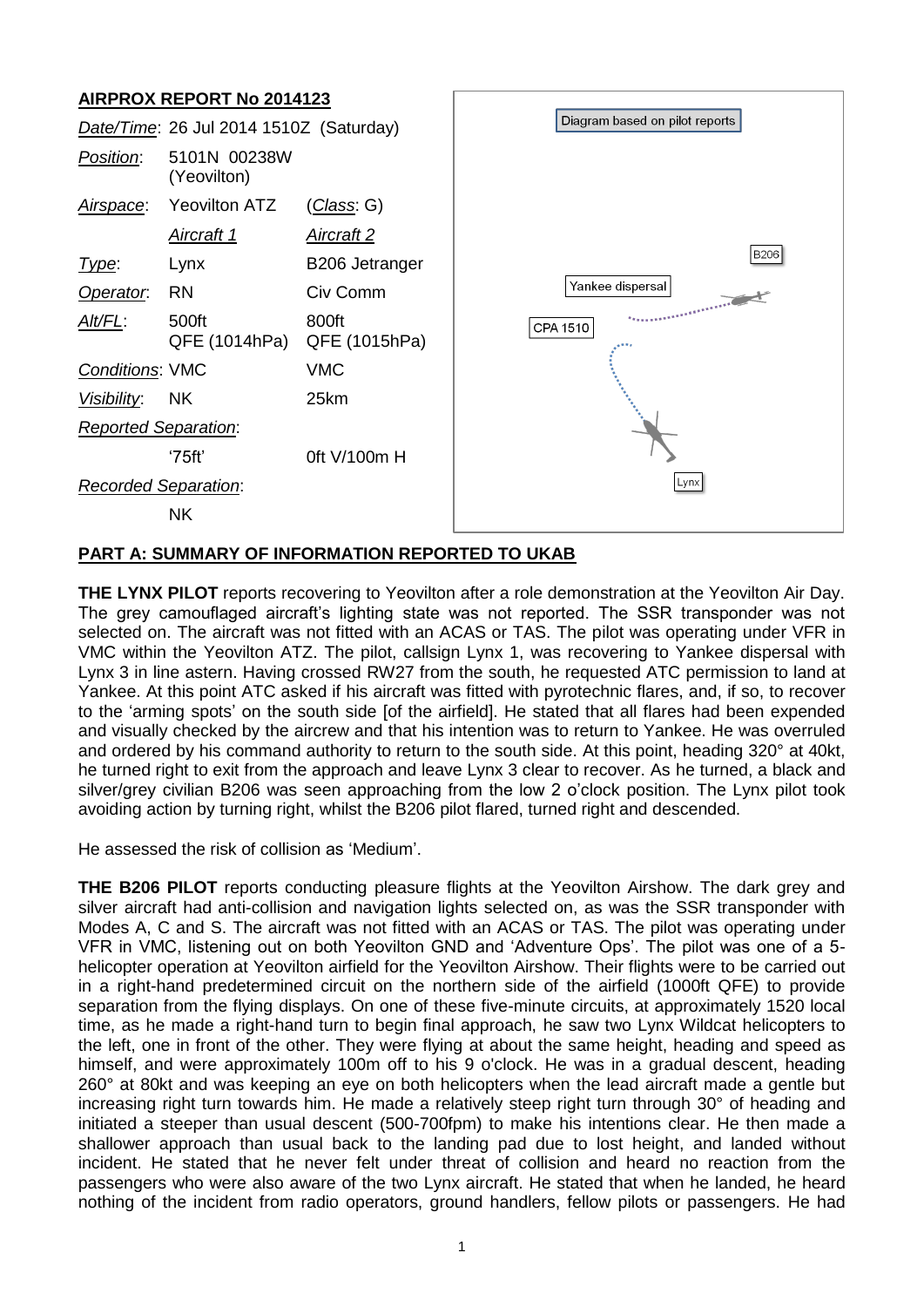used the radio on both frequencies throughout the day and was satisfied that it worked. He didn't notice where the two aircraft had gone after he turned, although he was under the impression that as he turned right and descended that the lead aircraft had gone over the top of him but to the rear of his aircraft in a possible heading reversal.

He assessed the risk of collision as 'Low'.

### **Factual Background**

The weather at Yeovilton was recorded as follows:

METAR EGDY 261350Z 28007KT CAVOK 26/13 Q1017 BLU NOSIG METAR EGDY 261550Z 29007KT CAVOK 27/10 Q1016 BLU NOSIG

#### **Analysis and Investigation**

#### **Military ATM**

The incident occurred on 26 July 14 at about 1510 at RNAS Yeovilton, between a Lynx and a Jetranger. The Lynx pilot was in communication with Yeovilton Tower and the Jetranger pilot with Yeovilton Ground.

At 1508:12, the Lynx pilot (the lead of a formation) had declared, "*Lynx 1 and 3 north side, number 2 armed south side*". Tower had replied, at 1508:28, with, "*From command, the one that fired the flares needs to come south side*".

On the Ground frequency, at 1508:31, the instruction was transmitted, "*All Adventure callsigns, Yeovilton Ground, hold on deck, multiple rotary inbound north dispersal*". At 1508:33, a reply came, "*Adventure 1 just lifted and visual with them on my right*". Adventure 1 was not the subject Jetranger but was the only pleasure flight pilot who responded to the instruction passed on Ground frequency.

On Tower frequency, the Lynx pilot declared, at 1508:35, that, "*Flares have been visually cleared in aircraft, returning to Yankee*". Tower replied with, "*Negative, need an engineer check, request you go south side*". At 1508:44, The Lynx pilot replied, "*This was cleared yesterday but I am going south side*". An Airprox was declared by the Lynx pilot at 1210:07, following the aborted approach to Yankee dispersal.



Figure 1: Yeovilton Aerodrome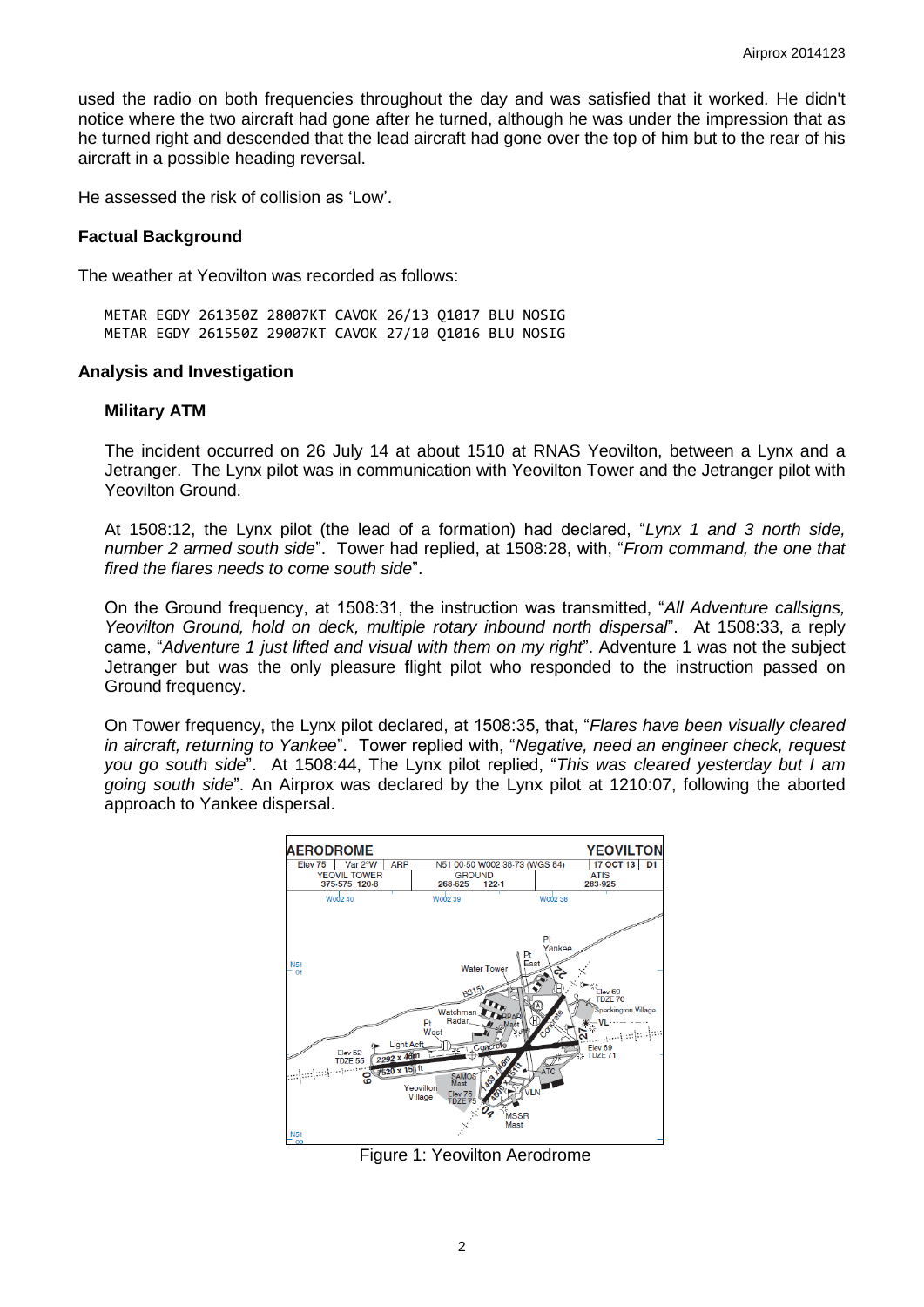The thorough unit Occurrence Safety Investigation reviewed the procedures and produced a number of recommendations. The Lynx pilot had been visual with the Jetranger but had lost contact whilst conducting checks for finals and querying the ATC instruction to return to the south side. The mistaken belief that he did not need to adhere to the briefed and authorised landing plan resulted in a late change and a broken-off approach by the Lynx pilot. The workload of the approach and re-negotiated landing plan combined to lower the situational awareness of the Lynx pilot, who believed from a previous rehearsal and conversation that aircraft with 'cleared flares' could land at Yankee. The communications with the pleasure flights were not as planned; the hold call was made when the formation was already inbound and only one aircraft responded on RT; the Jetranger pilot maintained that he had serviceable radios throughout the day. It was preagreed with the formation that the pleasure flights would not be grounded; a subsequent transmission from a Lynx pilot requested a hold on the pleasure flights until the formation was clear.

The normal barriers to mid-air collision in the visual circuit are Traffic Information, lookout and safe procedures. All aircraft were aware of the other users from pre-briefs and rehearsals. The procedures for the day had been rehearsed but confusion over the status of aircraft with flares had led to a deviation from the planned activity. Lookout had been maintained by the Jetranger pilot coming in to land but the Lynx pilot had been momentarily distracted by a broken-off approach and had lost sight of the Jetranger.

### **UKAB Secretariat**

Both pilots shared an equal responsibility for collision avoidance and not to fly into such proximity as to create a danger of collision<sup>1</sup>. Both pilots were required, when landing, to pass landing aircraft on their left<sup>2</sup>.

### **RNAS Yeovilton Occurrence Safety Investigation**

The Yeovilton occurrence investigation established that there were issues concerning the understanding and authorisation to which dispersal the Lynx pilot was required to return and with the coordination and control of pleasure flight helicopters. Additional measures were planned to increase risk mitigation for the next Yeovilton Air Day.

### **Comments**

# **Navy HQ**

There was confusion between the Lynx aircrew and Yeovilton ATC as to what the recovery brief would be. This led to an RT exchange that sapped capacity and created exasperation. Had the recovery brief been transparent and understood by both parties then this scenario is unlikely to have occurred. ATC instructions within the ATZ are mandatory and, unless the instruction given has a safety implication, it is important that aircrew respond swiftly. Acknowledging information when passed helps to ensure understanding and builds situational awareness.

### **Summary**

An Airprox was reported when a Westland Lynx and a Bell 206 Jetranger flew into proximity at about 1510 on Saturday 26<sup>th</sup> July 2014. Both pilots were operating under VFR in VMC, the Lynx pilot within the Yeovilton ATZ and in contact with Yeovilton Tower and the B206 pilot in receipt of an Aerodrome Control Service from Yeovilton Ground.

 $\overline{\phantom{a}}$ <sup>1</sup> Rules of the Air 2007 (as amended), Rule 8 (Avoiding aerial collisions) and as reflected in Military Flying Regulations.

 $^2$  ibid., Rule 14 (Landing and take-off) and as reflected in Military Flying Regulations.